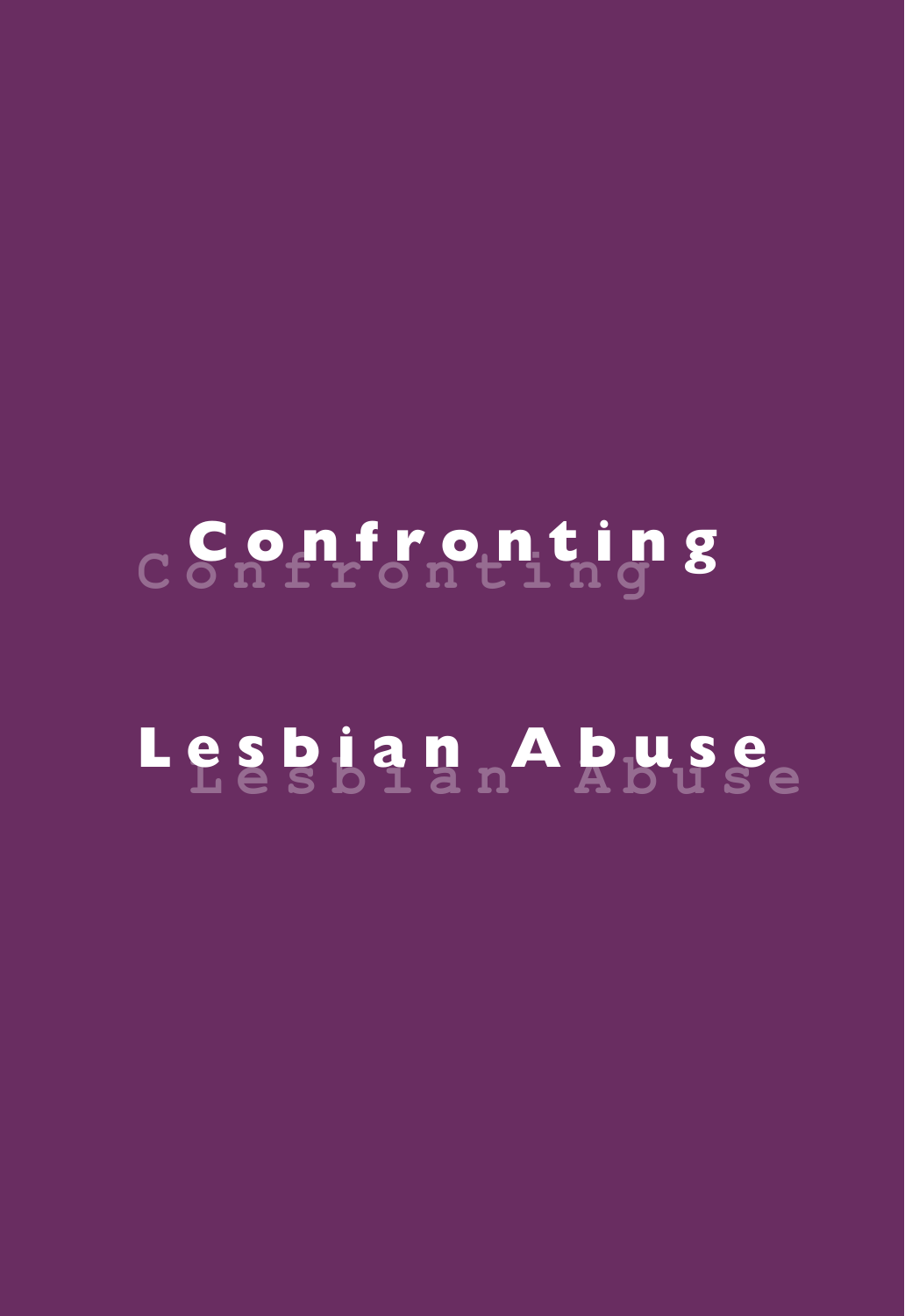## **I NTRODUCTION**

This pamphlet is designed to increase understanding of lesbian abuse, and to offer sugges-

tions for all concerned with abuse in lesbian relationships. Until recently, the existence of violence in lesbian relationships has rarely been openly discussed. The silence around lesbian abuse has been maintained by a variety of factors; homophobia (fear and prejudice about homosexuality), heterosexism (the assumption of heterosexuality leading to the invisibility of lesbians and gay men), an unwillingness to believe that women could hurt other women, and several myths surrounding lesbians and lesbian abuse. Regardless of the reasons for the silence, the time has come to bring the issue "out of the closet".

#### **S OME M YTHS A BOUT L ESBIANS**

. All Lesbians Hate Men Lesbians choose to love women, not hate men. How lesbians feel about men varies as much as it does for heterosexual women.

. All Lesbians Are Either Butch or Femme This is a common stereotype of lesbians. In reality, lesbians, like other women, exhibit a wide range of behaviour and appearance.

. Lesbians Do Not Have Children Women with children are often assumed to be heterosexual. In fact, lesbians create families in various ways, including having their own children.

Such myths and misinformation about lesbians are still rampant and confound the understanding of lesbian abuse. For example, many believe that only butches abuse, that apolitical lesbians engage in violence, or that lesbian abuse has to be mutual. Myths such as these have prevented a full understanding of lesbian abuse.

The major issues surrounding lesbian abuse are illustrated within the context of three women's stories. Although the details are accurately drawn from the experiences of women seen at the London Abused Women's Centre, none of the following stories depict actual individuals.

Following each story is a discussion highlighting some of the unique difficulties that lesbians in abusive relationships face. However, parallels to heterosexual woman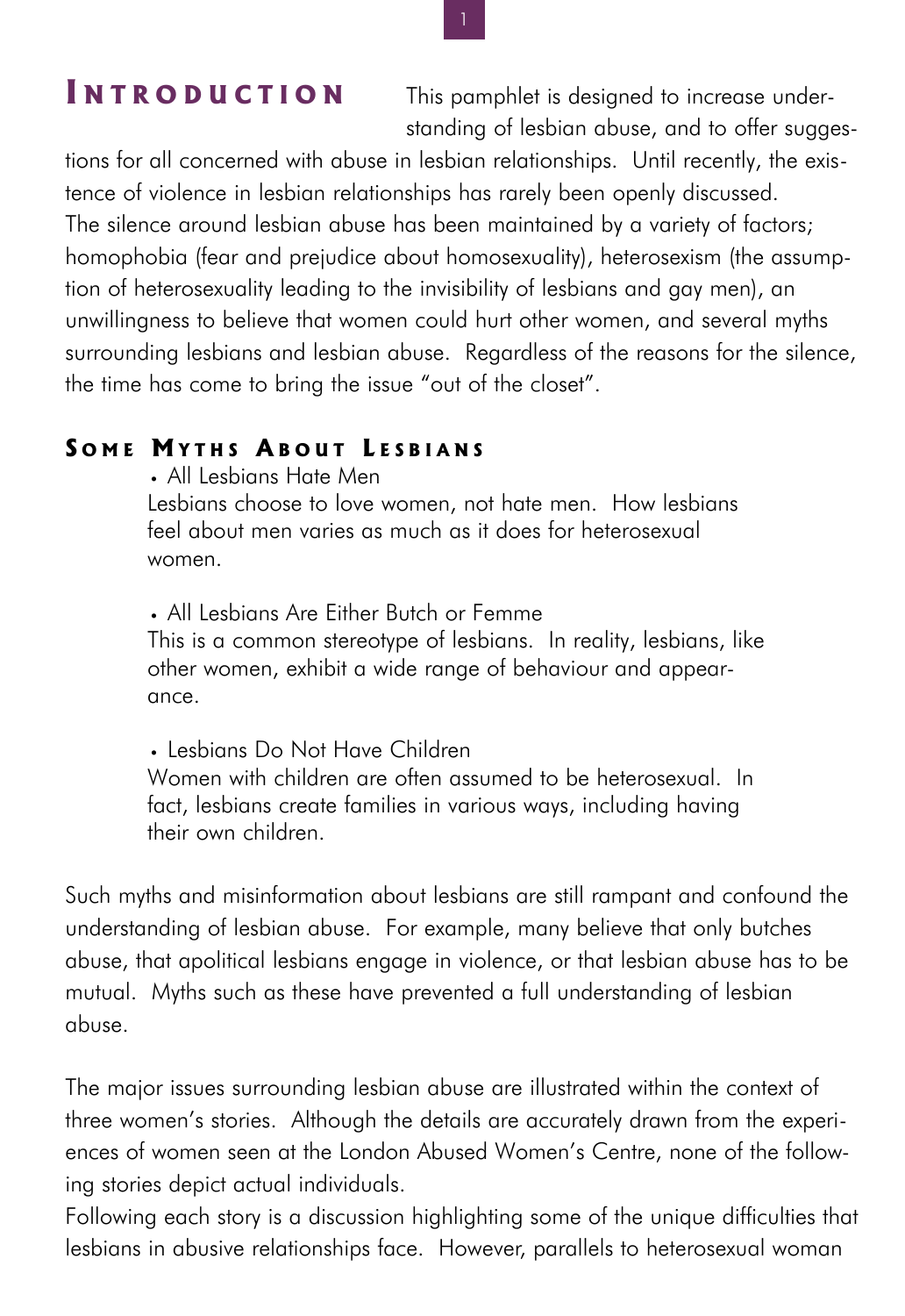assault are also drawn. It is becoming increasingly clear that many of the factors that contribute to the creation of woman abuse also contribute to lesbian abuse. Underlying men's, as well as women's, abusive behaviour in intimate relationships is the ongoing effort to exert power and control over another individual. Factors that reflect greater power for one partner, such as male privilege or a higher income, have the potential for being exploited by that person.

A systematic use of power and control tactics characterizes abuse in intimate relationships. Abuse is not simply occasional acts of violence, but a pattern of deliberate acts of control over another person. Even in the absence of physical violence, abusers often actively exert power over others by limiting options or eroding self-confidence.

In a culture that sanctions and maintains many forms of oppression (sexism, racism, ageism, ableism, classism, etc.), it is no wonder that anyone, male or female, may look to violence as a tool for control. Lesbians and gay men are not exempt from this aspect of intimate relationships.

## **A NECDOTE 1**

Karleen and Mary are two white women who live together in a small town, several hours drive from any major centres. Karleen, who has chronic arthritis, works intermittently as a clerical assistant, and Mary holds a responsible position as a manager in a large luggage factory. Even though Karleen grew up in this town, no one knows that she and Mary are lesbians. For leisure, they visit with Karleen's relatives, and play bridge with the community club. Mary plays softball and curls with teams from her workplace. While Mary is often busy in the evenings, she has few close friends.

As Karleen's health has slowly worsened, she has become more dependent on Mary for financial and emotional support. Mary has grown increasingly scornful of Karleen, mocking her efforts to continue cooking, working, and getting out on her own. In times of arguments, which are more frequent, Mary criticizes Karleen's attempts to improve her appearance and manage their home. When Karleen has twice tried to discuss changes in their relationship, Mary has threatened to hit her, and taunted her with her lack of financial prospects.

After a particularly hurtful argument, where Karleen was left with no car keys and no fresh food in the house, she phoned the London Abused Women's Centre "just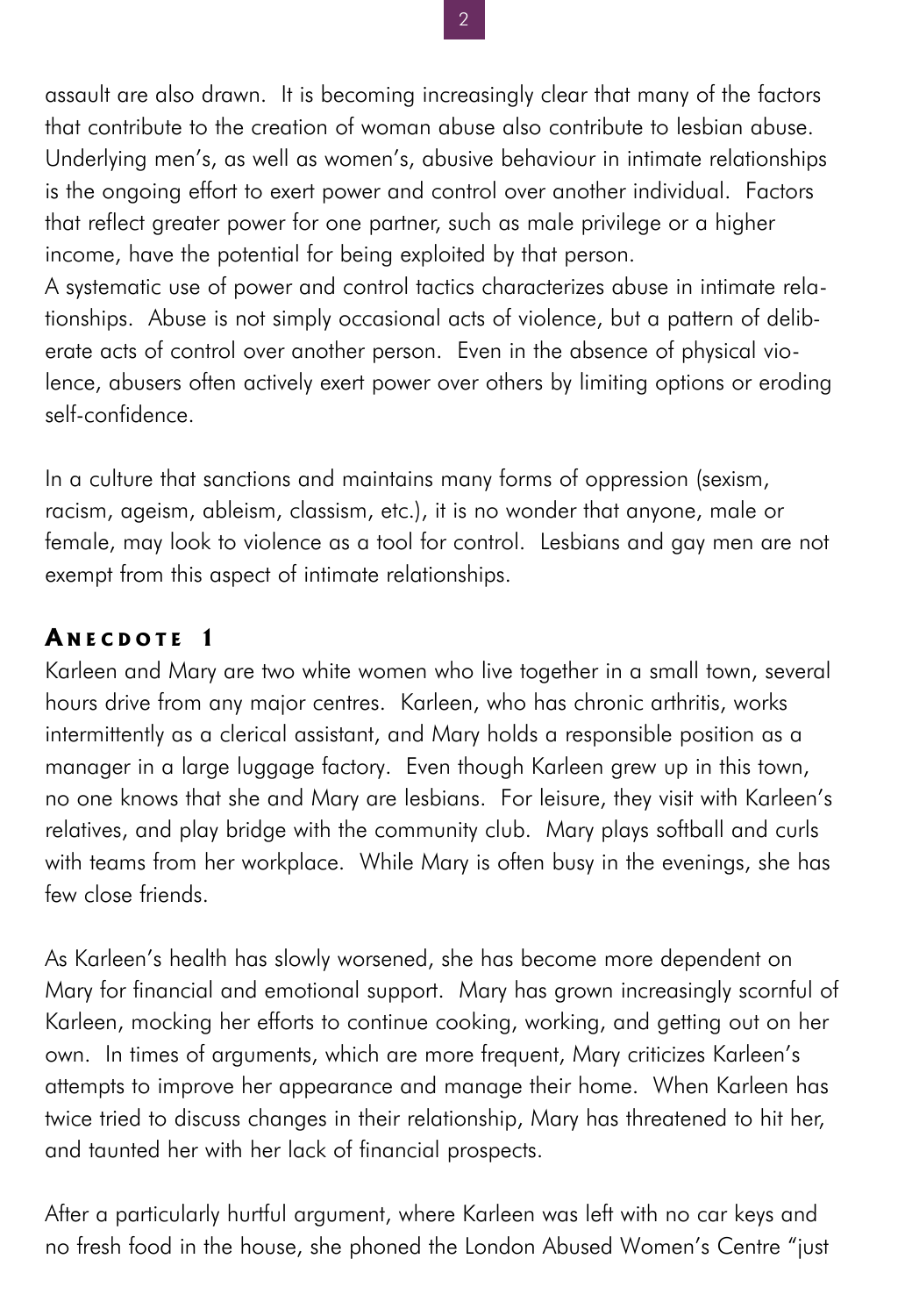to talk". She was extremely scared, because Mary had, for the second time in a month, threatened to tell all of Karleen's relatives about their relationship. This was not something that Karleen thought she could tolerate, and she wanted to know how she should handle the situation.

#### **D ISCUSSION :**

Karleen and Mary's story reveals both similarities and differences to heterosexual woman abuse. As with woman abuse in general, a disability can act to increase a woman's vulnerability to violence. Karleen's options are limited by her greater dependence on Mary for financial and emotional support.

Secondly, as with heterosexual woman abuse, the violence includes psychological and emotional abuse, as well as threats of physical violence. Physical violence is always accompanied by emotional abuse.

There are important differences in the experience of abuse by Karleen because of her sexual orientation. One of the more subtle differences involves Karleen and Mary's increased isolation as a couple. This isolation is heightened for them as they live in a more rural area. However, there are also many lesbians in large urban areas leading insular lives. Homophobia and heterosexism often lead to the isolation of lesbians, who may fear living openly. This problem is heightened when abusers attempt to control their partners by isolating them.

Regardless of the reasons for the isolation, it has predictable effects: isolated lesbians have less support of friends or family. Rural lesbians have the added complications of less access to resources such as shelters or advocacy centres and less anonymity in rural communities.

"Coming out" or being "outed" (exposed) as a lesbian has led to loss of emotional support of friends and relatives, as well as to housing and job losses. An important aspect of Karleen's experience of violence is the abuser's threat of "outing" as a tool for power and control.

As much of society is still very homophobic and lesbian-hating this threat carries very real and serious implications. This threat of outing creates an extremely controlling and frightening situation for Karleen.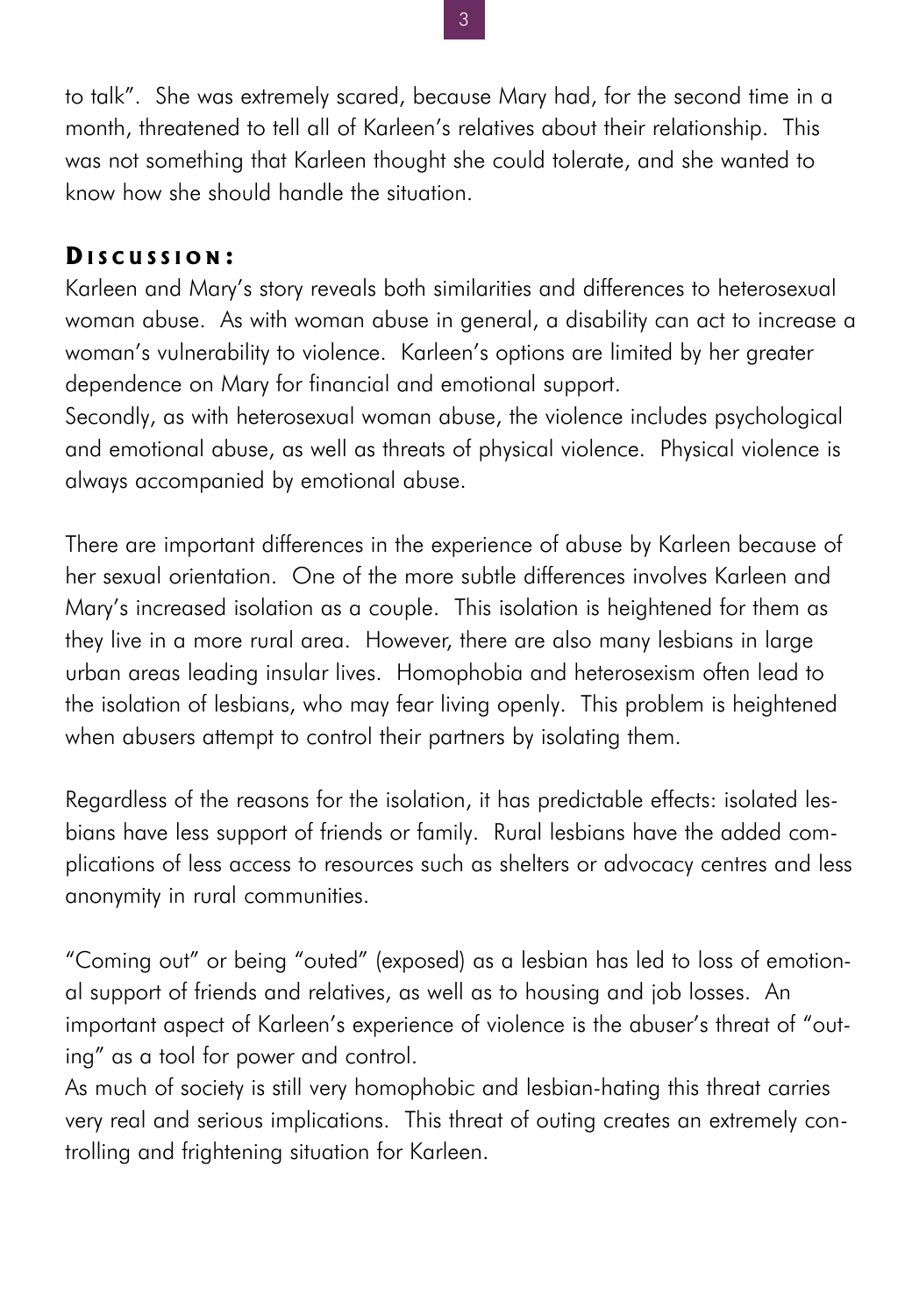#### **A NECDOTE 2**

Anita and Dari live in a large city, where they are both very active in lesbian feminist politics. Dari, a black woman from Trinidad, and Anita, whose family came from India two generations ago, were drawn together working in a Woman of Colour publishing collective. They had soon assumed leadership roles, and were both admired in their lesbian community.

Their relationship, while looking perfect to outsiders, was fraught with tensions and competitiveness. Even though they had been together for nine years, Dari had been hiding some of her achievements and publishing grants from Anita for at least six of those years. This helped "keep the peace" at home, and allowed them to carry on enjoying aspects of their relationship that were good.

Dari had, on several occasions, been slapped by Anita, and twice, had been locked out of their apartment late at night. Most of the time, however, Dari was belittled and constantly undermined by Anita, in ways that were extremely subtle and manipulative. Dari had been secretly visiting a feminist therapist for six months, who had concentrated on helping Dari analyze whether her emotional needs were being met by Anita.

Theresa and Marla, their best friends with whom they spent most of their holidays, had become aware of the tension between Dari and Anita when Dari had turned up at their home after being locked out. But they couldn't believe that Dari and Anita, the "perfect couple", could be having serious problems. When Dari insisted to them that she was, in her view, emotionally and physically abused, Theresa and Marla said she ought not to exaggerate and overuse the term "abuse".

Privately, however, Theresa and Marla worried about their friends, even though they had no idea how to help. They sometimes wondered if the violence was mutual. They cared for both of them, and were determined not to take sides. Also, they were worried that Anita and Dari might break up. And worse, if Dari was being abused, and word of that got out, they worried about what effect that would have on their community. Eventually, Marla called the London Abused Women's Centre for information and advice.

#### **D ISCUSSION :**

Anita and Dari are different in many ways from Karleen and Mary, but none of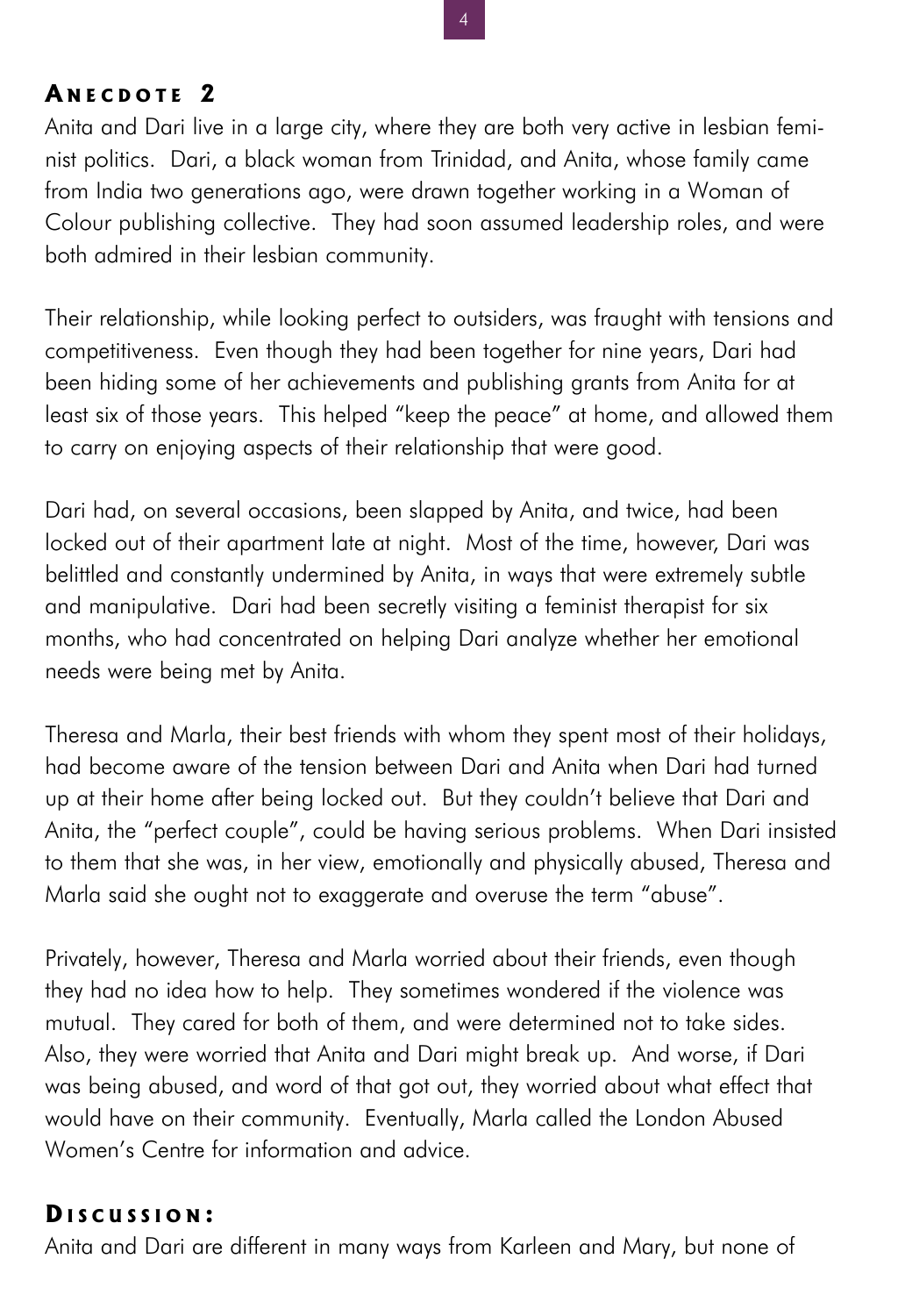these differences ensure that abuse will not occur. Lesbian violence occurs regardless of race, class, income, level of education, or politics, including feminist and anti-racist affiliations.

Indeed, a lesbian-feminist orientation actually serves as a barrier for Dari. Often other feminists, including lesbians, are strongly motivated to minimize or dismiss lesbian abuse in order to maintain their focus on the issue of men's violence against women, a serious and overwhelming problem. Even the therapist fails to see the primary issue of Dari's safety.

There is also a desire to maintain the image of a "lesbian utopia". This myth states that all women are naturally non-violent, and lesbian relationships are characterized by an equal sharing of power. It follows, then, that any violence observed is more likely to be considered "mutual". Sometimes, both partners in a relationship present themselves to an agency for assistance, both claiming to be victims. This creates a difficult situation for counsellors, who must determine what is actually occurring.

Several factors contribute to the perpetuation of these silences about lesbian abuse. There is the realistic fear that revelations of lesbian violence will be used against lesbians by the wider society to justify labeling lesbians as "sick", or to justify other forms of discrimination. In Dari and Anita's case, there is the added pressure of whites potentially explaining the abusive behaviour using racist stereotypes.

Theresa and Marla (Anita and Dari's friends) reflect these fears in their worry about the effect of exposing partner abuse on their community. In addition, Theresa and Marla may be concerned about potential rifts in the women's community, if other women were to take sides on the issue.

Such appearances of disunity are avoided by oppressed groups, lest they be used by others as a further source of power. Unfortunately, failure to take a stand against abuse inevitably means a failure to validate the victim/survivor of the violence, punishing her and maintaining her isolation.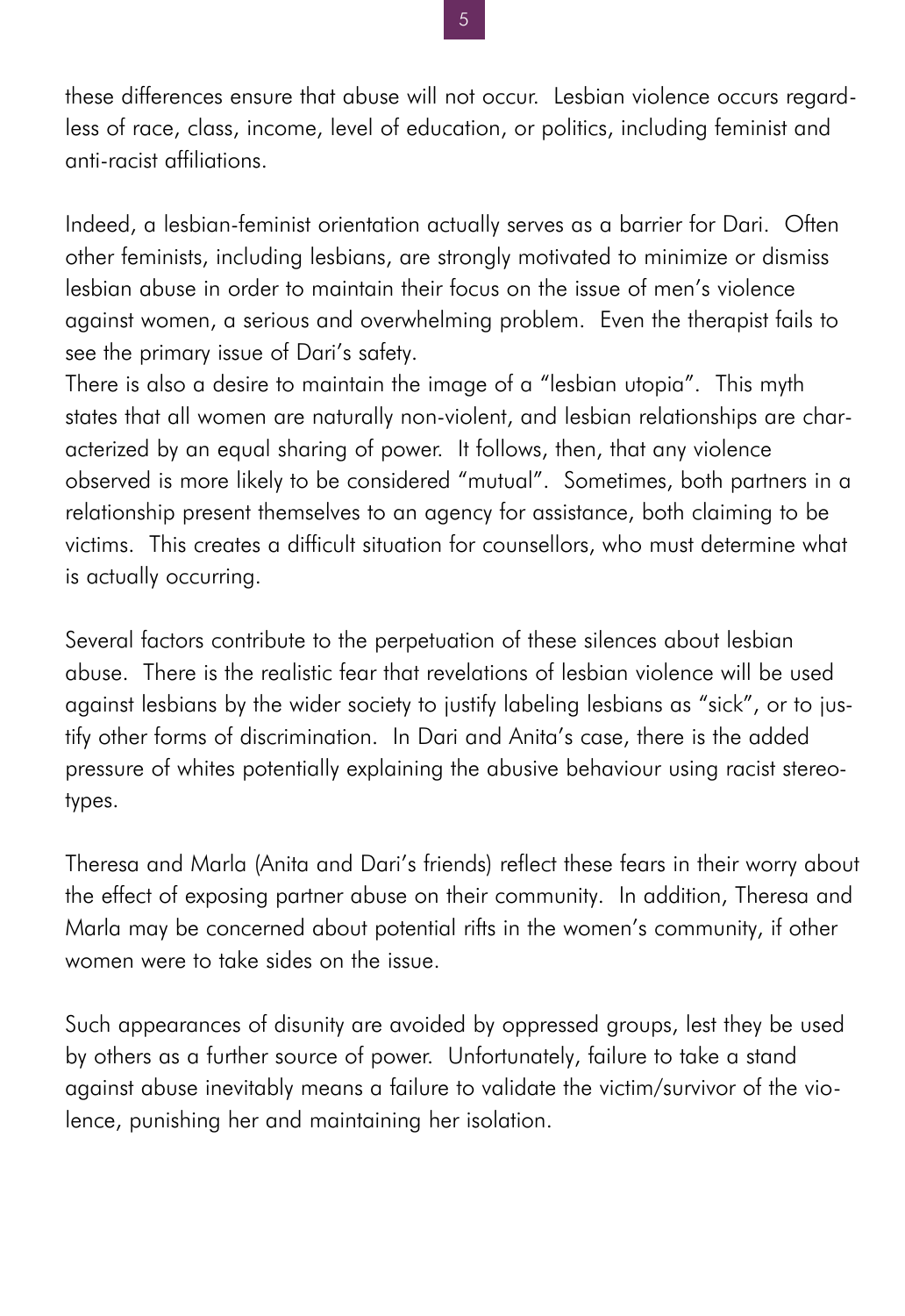## **A NECDOTE 3**

Marylou and Jan and their three children live in a modern bungalow in a subdivision in a small city. They met through their children knowing each other at day camp, and after a few months of visiting back and forth, they decided to move in together to save money. The children loved the arrangement, as they had more space and more luxuries than they had before when living with their respective mothers.

Jan and Marylou soon developed a sexual relationship, but never acknowledged this to any of their friends or family. Indeed, they did not even consider themselves lesbians, having no knowledge of any lesbians or any available community of similar women.

For entertainment, Jan and Marylou usually spent time with their kids, went camping, or got home videos. But every evening, they would drink together, especially after the kids went to bed. During these evenings, Jan, in particular, would get "rough" with Marylou, and on several occasions, while drunk, hurt her enough to require medical attention.

Once, Jan pressed Marylou into sexual activity that she did not want, and Marylou was extremely upset the next morning. Marylou would usually lie about the source of her injuries to the doctor and her children, but privately felt more and more scared, and alone.

She could not imagine moving her children again, nor could she figure out how to deal with her feelings about Jan. Although she was on good terms with her exhusband, she lived in fear that he would learn more about her life, and demand that the children live with him. She knew of no self-help books or services that she could go to. She felt too ashamed and somehow guilty to even consider that anyway.

Eventually, Marylou's cousin persisted in questioning her about her repeated injuries, and discovered that Jan was the source of them. When Marylou wouldn't immediately move out, the cousin called the police and then the the local Women's Centre for advice.

#### **D ISCUSSION :**

Marylou and Jan became involved sexually without labeling themselves lesbians. Marylou's options for dealing with Jan's violence are therefore more limited, and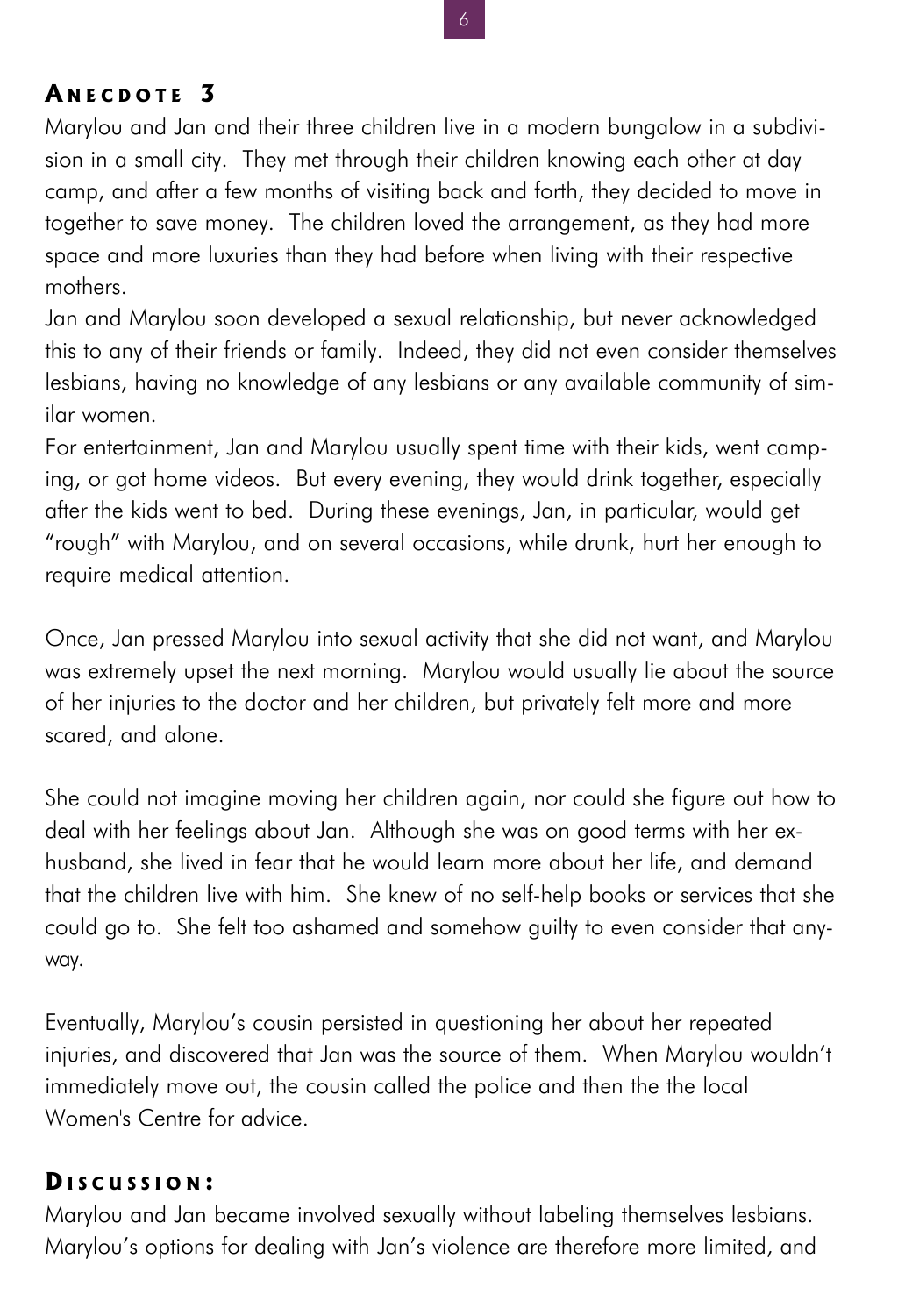unlikely to include searching for lesbian-specific or lesbian-positive social services or support groups. It's also possible that Marylou and Jan have internalized shame and guilt about their relationship, increasing their isolation from community supports.

Not having identified herself as a lesbian, Marylou is even less likely to be detected as a victim/survivor of lesbian abuse through her medical contacts. Health care professionals often operate under heterosexist assumptions, rarely asking the questions necessary to identify a lesbian sexual orientation. And while improvements are being made, medical personnel still often overlook evidence of intimate violence altogether.

Marylou justifiably fears her ex-husband finding out about her relationship with Jan. Lesbianism has often been made a factor in deciding custodial matters in the justice system. Marylou faces the threat of the loss of her children if her relationship becomes known to social agencies or to the police through reporting the violence.

Lesbians have few options in family law matters; restraining orders, spousal support and a division of assets are not easily available to abused lesbians. Lesbian abuse, like other woman abuse, is a crime. Marylou's cousin recognized this and called the police, a commendable act. However, Marylou faces repercussions when the police become involved, including being "outed", likely being subjected to stereotypes of lesbian abuse, and possible court proceedings. These are additional barriers to Marylou in seeking help from community agencies.

## **C ONFRONTING L ESBIAN A BUSE – T AKING A CTION**

IF YOU ARE BEING ABUSED (physically, sexually, and/or emotionally):

SEEK OUT SOME SUPPORT from a trustworthy friend, relative or social service agency.

## **REMEMBER, YOUR SAFETY CAN BE INCREASED WHEN YOU TELL SOMEONE THAT YOU TRUST.**

HAVE A SAFETY PLAN in place. Advocate/Counsellors at your nearest Women's Centre can help with this.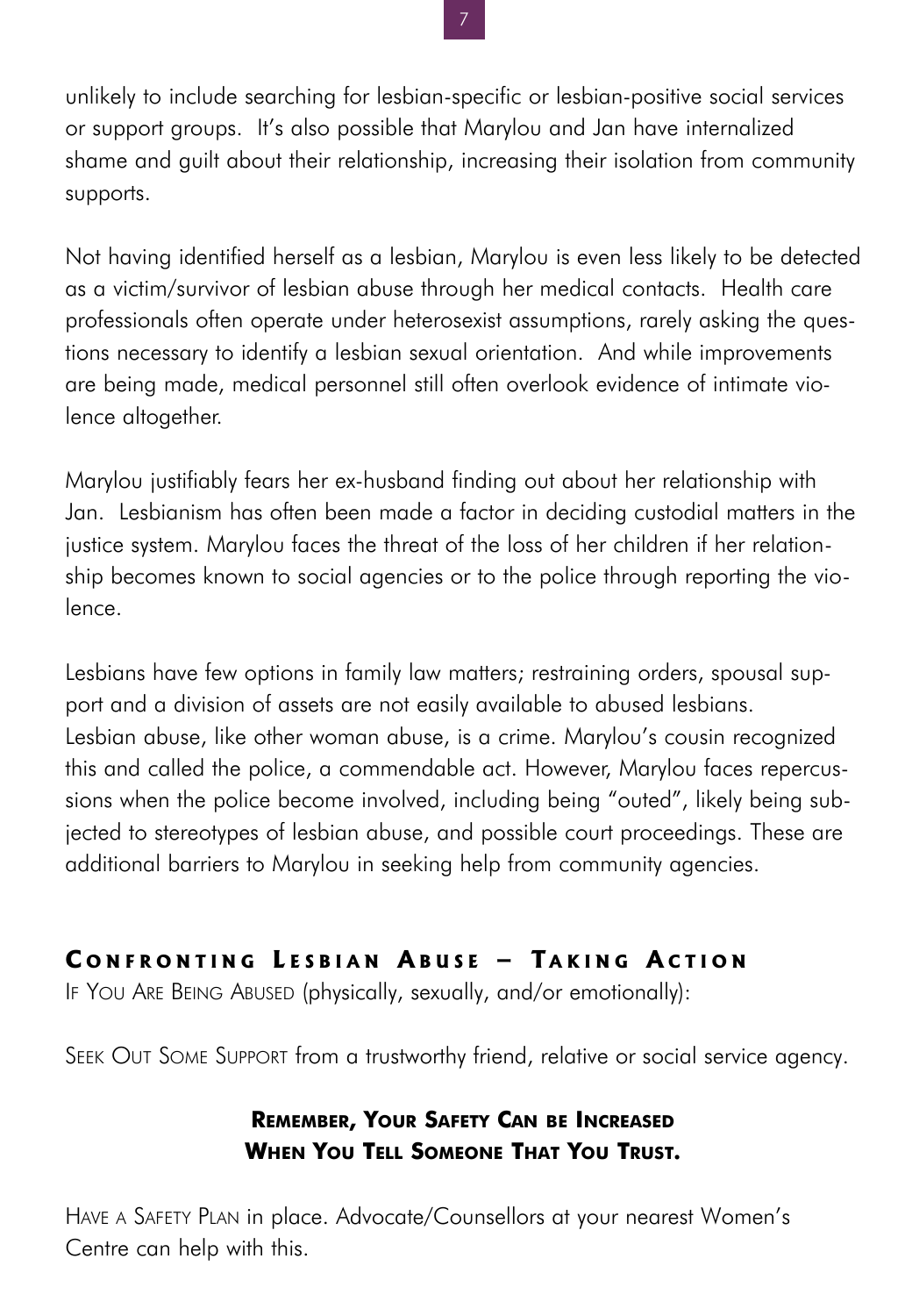IF YOU ARE IN IMMEDIATE DANGER, TRUST YOUR FEELINGS – you have a right to safety and support. Call the police. You may want to ask for additional support from the Women's Centre or the 24 hour Assaulted Women's Helpline (1-866-863-0511/416-863-0511, Toronto/1-866-863-7868, TTY ). If you are not safe at home, seek refuge at a shelter for abused women or at an identified safe home in the community.

KNOW YOUR RIGHTS – You have the right to a violence-free relationship. No one has the right to abuse you. You have the right to make choices about your situation, and the right to assistance in making those choices. You have a right to specifically seek and check out lesbian-positive professionals (e.g., lawyers, counselors, etc.)

It is important to know you may not get emergency help that is sensitive to your situation or your sexual orientation. Emergency and/or counselling personnel may not be sensitive to lesbian issues or understanding of women generally. Be prepared for this.

Contact the Women's Centre for emotional support, counseling, information and advocacy.

## **I F Y O U A R E A F RIEND O R F AMILY M EMBER :**

PROVIDE NONJUDGEMENTAL SUPPORT AND ASSISTANCE. Help the woman find appropriate resources. You may need to educate yourself about the issues. Most of all, do not deny or minimize the violence in her life.

#### **If possible, provide her with a safe place to stay.**

IF YOU ARE APPROACHED BY THE ABUSER, prioritize your safety. If possible, portray the attitude that she must take responsibility for the violence, and for getting appropriate help to end her abusive behaviour. Assist her in finding this help.

## **I F Y O U A R E A P ROFESSIONAL :**

EDUCATE YOURSELF ABOUT THE ISSUES and challenge your myths and stereotypes. Do not allow homophobia and heterosexism to interfere with the provision of a high standard of care.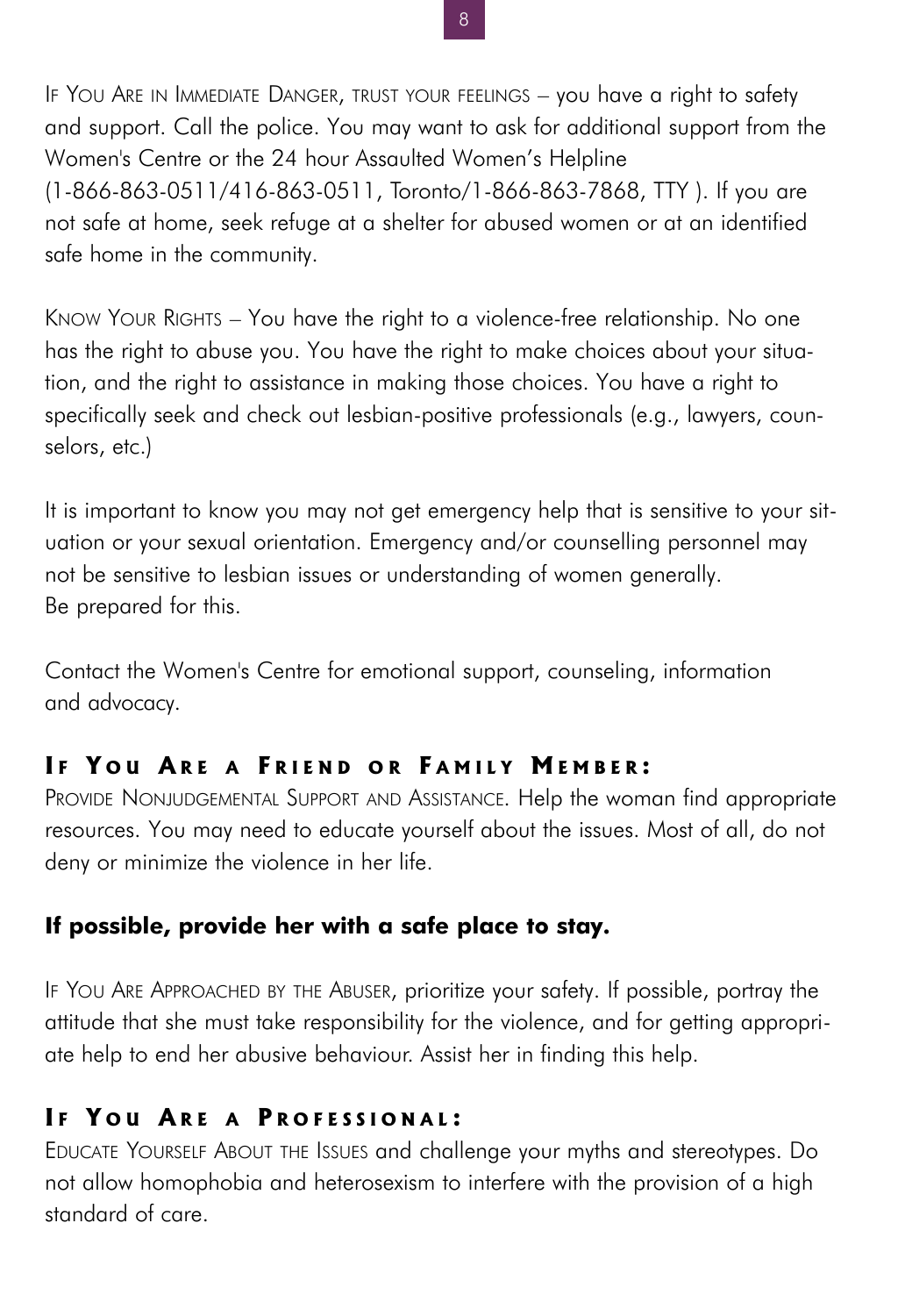ENSURE THAT THE WOMAN IS SAFE and is able to access helpful resources.

#### **I F Y O U A R E A C ONCERNED L ESBIAN :**

THINK ABOUT AND TAKE ACTIONS TO HELP END VIOLENCE IN THE LESBIAN COMMUNITY. This may involve, for example, joining an action group at your nearest Women's Centre, or organizing a group of your own. Getting together with others can help in the development of strategies for dealing with the violence. Debate such questions as when to involve the police, how to deal with the abuser, etc. Challenge other lesbians when you hear myths about lesbian abuse.

Confronting Lesbian Abuse Written by the London Abused Women's Centre 69 Wellington Street, London, Ontario N6B 2K4

Published, 2002

Your Local Resources